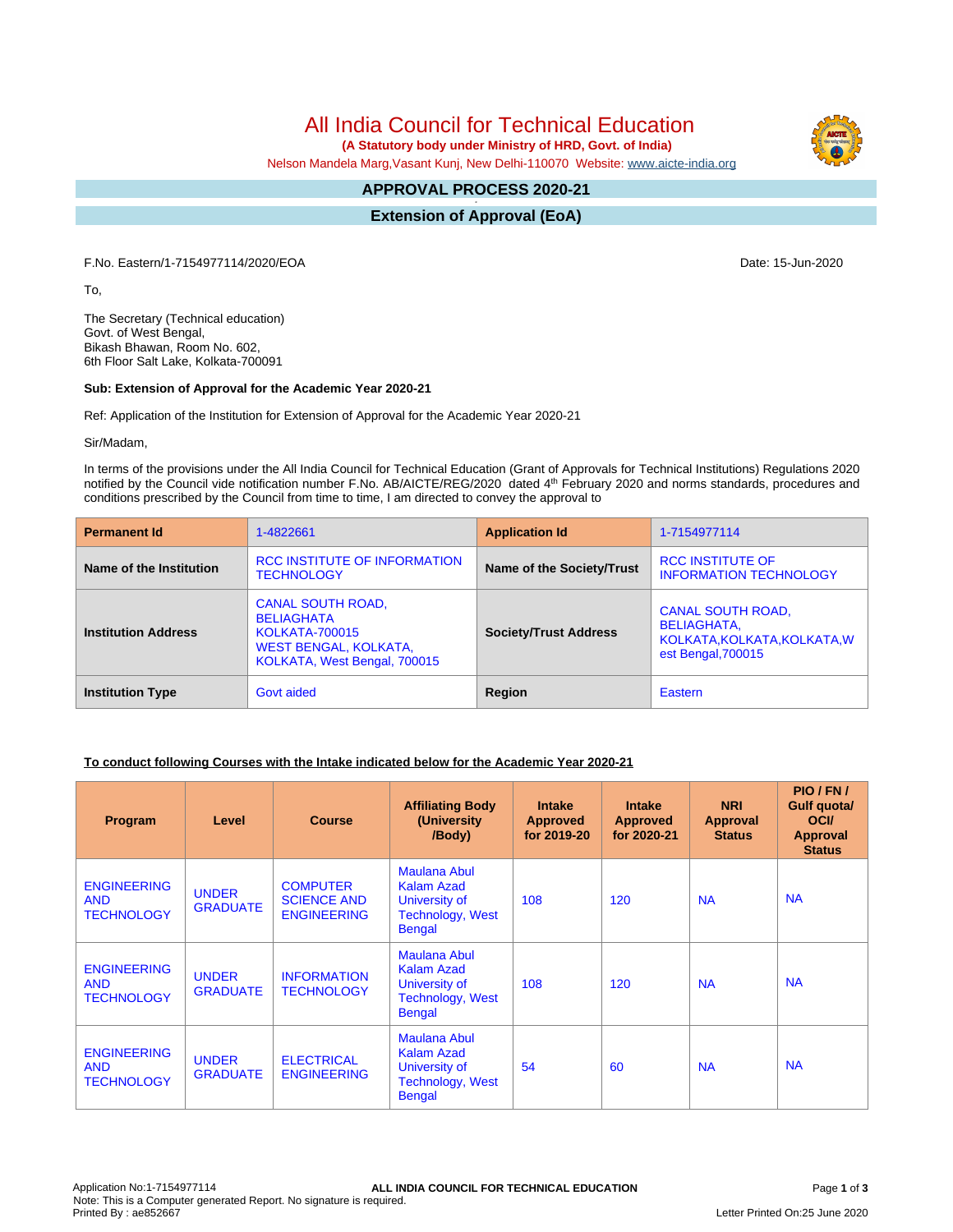| <b>ENGINEERING</b><br><b>AND</b><br><b>TECHNOLOGY</b> | <b>UNDER</b><br><b>GRADUATE</b> | <b>ELECTRONICS</b><br>&<br><b>COMMUNICATIO</b><br><b>N ENGG</b>                                               | <b>Maulana Abul</b><br><b>Kalam Azad</b><br>University of<br><b>Technology, West</b><br><b>Bengal</b> | 108 | 120 | <b>NA</b> | <b>NA</b> |
|-------------------------------------------------------|---------------------------------|---------------------------------------------------------------------------------------------------------------|-------------------------------------------------------------------------------------------------------|-----|-----|-----------|-----------|
| <b>ENGINEERING</b><br><b>AND</b><br><b>TECHNOLOGY</b> | <b>UNDER</b><br><b>GRADUATE</b> | <b>APPLIED</b><br><b>ELECTRONICS</b><br><b>AND</b><br><b>INSTRUMENTAT</b><br><b>ION</b><br><b>ENGINEERING</b> | <b>Maulana Abul</b><br><b>Kalam Azad</b><br>University of<br><b>Technology, West</b><br><b>Bengal</b> | 54  | 30  | <b>NA</b> | <b>NA</b> |
| <b>MCA</b>                                            | <b>POST</b><br><b>GRADUATE</b>  | <b>MASTERS IN</b><br><b>COMPUTER</b><br><b>APPLICATIONS</b>                                                   | <b>Maulana Abul</b><br><b>Kalam Azad</b><br>University of<br><b>Technology, West</b><br><b>Bengal</b> | 54  | 60  | <b>NA</b> | <b>NA</b> |
| <b>ENGINEERING</b><br><b>AND</b><br><b>TECHNOLOGY</b> | <b>POST</b><br><b>GRADUATE</b>  | <b>COMPUTER</b><br><b>SCEINCE &amp;</b><br><b>ENGINEERING</b>                                                 | <b>Maulana Abul</b><br><b>Kalam Azad</b><br>University of<br><b>Technology, West</b><br><b>Bengal</b> | 16  | 18  | <b>NA</b> | <b>NA</b> |
| <b>ENGINEERING</b><br><b>AND</b><br><b>TECHNOLOGY</b> | <b>POST</b><br><b>GRADUATE</b>  | <b>INFORMATION</b><br><b>TECHNOLOGY</b>                                                                       | <b>Maulana Abul</b><br><b>Kalam Azad</b><br>University of<br><b>Technology, West</b><br><b>Bengal</b> | 16  | 18  | <b>NA</b> | <b>NA</b> |
| <b>ENGINEERING</b><br><b>AND</b><br><b>TECHNOLOGY</b> | <b>POST</b><br><b>GRADUATE</b>  | <b>MICRO</b><br><b>ELECTRONICS</b><br>& VLSI<br><b>TECHNOLOGY</b>                                             | <b>Maulana Abul</b><br><b>Kalam Azad</b><br>University of<br><b>Technology, West</b><br><b>Bengal</b> | 16  | 18  | <b>NA</b> | <b>NA</b> |

### **It is mandatory to comply with all the essential requirements as given in APH 2020-21 (Appendix 6)**

The Institution/ University is having the following deficiencies as per the online application submitted to AICTE and the same shall be complied within Two years from the date of issue of this EoA.

| Deficiencies Noted based on Self Disclosure |                   |  |  |
|---------------------------------------------|-------------------|--|--|
| <b>Particulars</b>                          | <b>Deficiency</b> |  |  |
| <b>1. Faculty Deficiency</b>                | Yesl              |  |  |

**\***Please refer Deficiency Report for details

# **Important Instructions**

- 1. The State Government/ UT/ Directorate of Technical Education/ Directorate of Medical Education shall ensure that 10% of reservation for Economically Weaker Section (EWS) as per the reservation policy for admission, operational from the Academic year 2020-21 is implemented without affecting the reservation percentages of SC/ ST/ OBC/ General. However, this would not be applicable in the case of Minority Institutions referred to the Clause (1) of Article 30 of Constitution of India. Such Institution shall be permitted to increase in annual permitted strength over a maximum period of two years beginning with the Academic Year 2020-21
- 2. The Institution offering courses earlier in the Regular Shift, First Shift, Second Shift/Part Time now amalgamated as total intake shall have to fulfil all facilities such as Infrastructure, Faculty and other requirements as per the norms specified in the Approval Process Handbook 2020-21 for the Total Approved Intake. Further, the Institutions Deemed to be Universities/ Institutions having Accreditation/